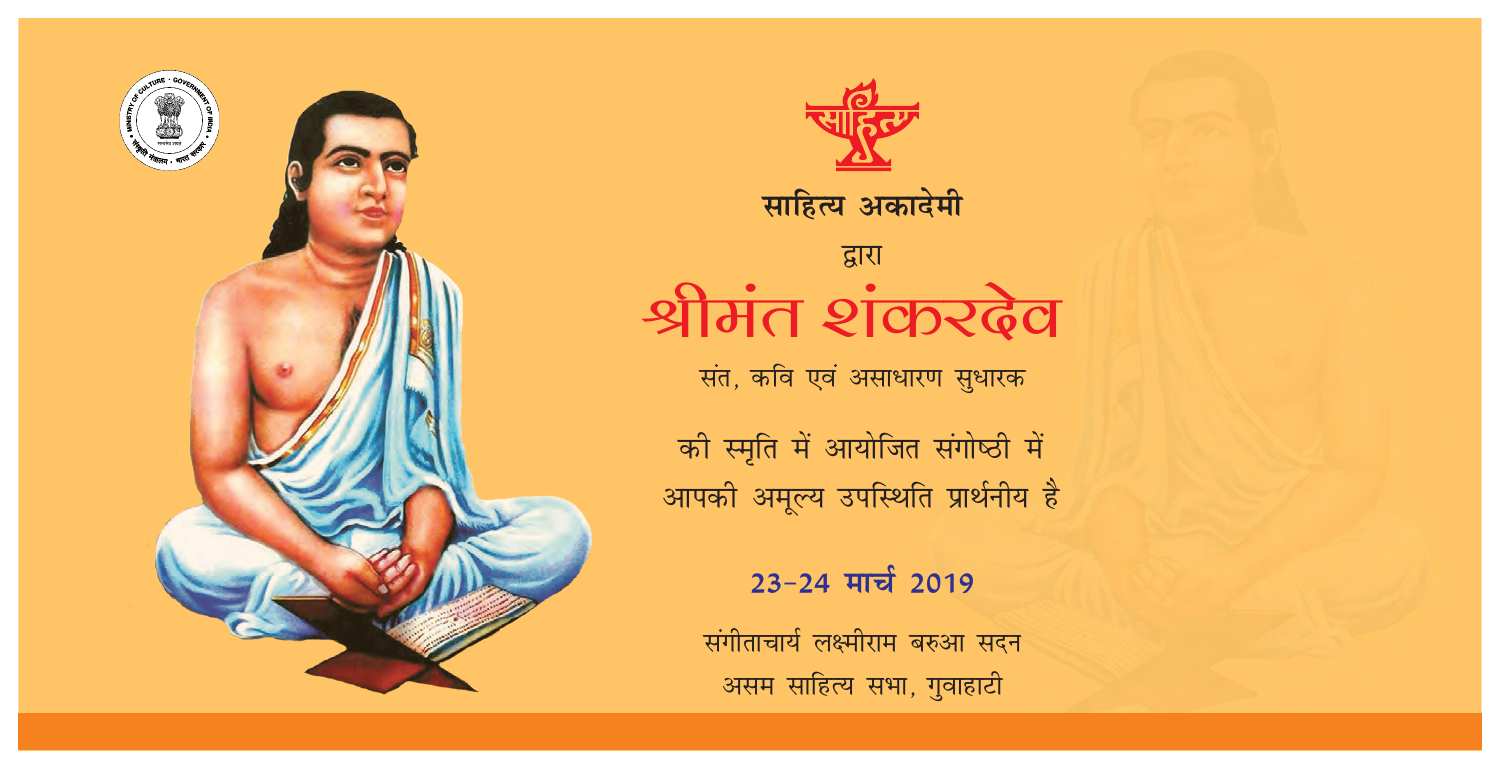### शनिवार, 23 मार्च 2019

उद्घाटन सत्र: पूर्वाहन 10.00-11.30 बजे स्वागत भाषण : के. श्रीनिवासराव, सचिव, साहित्य अकादेमी अध्यक्षीय वक्तव्य : माधव कौशिक, उपाध्यक्ष, साहित्य अकादेमी मुख्य अतिथि ः **नागेन शइकीया**, *प्रख्यात असमिया लेखक* : प्रदीप ज्योति महंत, प्रख्यात असमिया विद्वान बीज वक्तव्य धन्यवाद ज्ञापन : ध्रुब ज्योति बोरा, संयोजक, असमिया भाषा परामर्श मंडल. साहित्य अकादेमी

#### चाय

प्रथम सत्र: मध्याहन 12.00-अपराहन 1.30 बजे वैष्णव भक्ति और शंकरदेव

: नंदकिशोर आचार्य अध्यक्षता

आलेख-पाठ: एम.ए. आलवार

आलवारों की परंपरा और विरासत

### एस.आर. भट्ट

वैष्णववाद का दार्शनिक आधार

शारदी शइकीया मंदिर से व्यक्तियों तक : सत्रों से रंगमंच तक सत्रीय नृत्यों की विकास-कथा भोजन

## कार्यक्रम

द्वितीय सत्र: अपराहन 2.30-सायं 4.00 बजे अध्यक्षता : परमानंद राजबोङ्शी आलेख-पाठ: बसंत पंडा बंगाल और ओडिशा में चैतन्य आंदोलन उपेंद्र शर्मा शंकरदेव और मणिपुरी वैष्णववाद ध्रुब ज्योति बोरा आमजन तक पहुँचने में शंकरदेव के समक्ष आईं चुनौतियाँ रविवार, 24 मार्च 2019 तृतीय सत्र: पूर्वाहुन 10.00-11.30 बजे भक्ति : शास्त्र से जनता तक ः स्वाधीनता महंत अध्यक्षता आलेख-पाठ: राणि सदाशिवमूर्ति भागवतपुराण : वैष्णववाद का उद्भव ग्रंथ सूर्य प्रसाद दीक्षित भारत के भक्तकवि : तुलसीदास, मीराबाई, तुकाराम सुर्ज्या हाजरिका बुंदाबनी वस्त्र : एक दैवीय कला के रूप में बनाई चाय

चतुर्थं सत्र: मध्याहुन 12.00-अपराहुन 1.30 बजे भक्ति का सांस्कृतिक महत्त्व अध्यक्षता : प्रदीप आचार्य आलेख-पाठ : **संध्या पुरेचा**, *धर्म संवाहक के रूप में संस्कृति : अखिल* भारतीय परंपरा और भक्ति संजीव कुमार बोरकाकोटी, शंकर देव का विचार और दर्शन मूदुल शर्मा, शंकरदेव की काव्य-परंपरा भोजन पंचम सत्र: अपराहन 2.30-सायं 3.30 बजे प्रभावी आंदोलन: प्रस्तुति के रूप में भक्ति अध्यक्षता : निर्मलकांति भट्टाचार्जी आलेख-पाठ: सत्यकाम बॅरठाकुर भारतीय परिपेक्ष्य में सत्रीय भवन पोना महंत, जन-जन तक संदेश-संप्रेषण हेतु शंकरदेव की नाटकीय और भाषायी शैली साहित्य अकादेमी पुस्तक प्रदर्शनी एवं बिक्री<br>पूर्वाहन 10.00–सायं 5.00 बजे उत्तरापेक्षी: 011-23386626/27/28 ई-मेल : secretary@sahitya-akademi.gov.in

वेबसाइट: http://www.sahitya-akademi.gov.in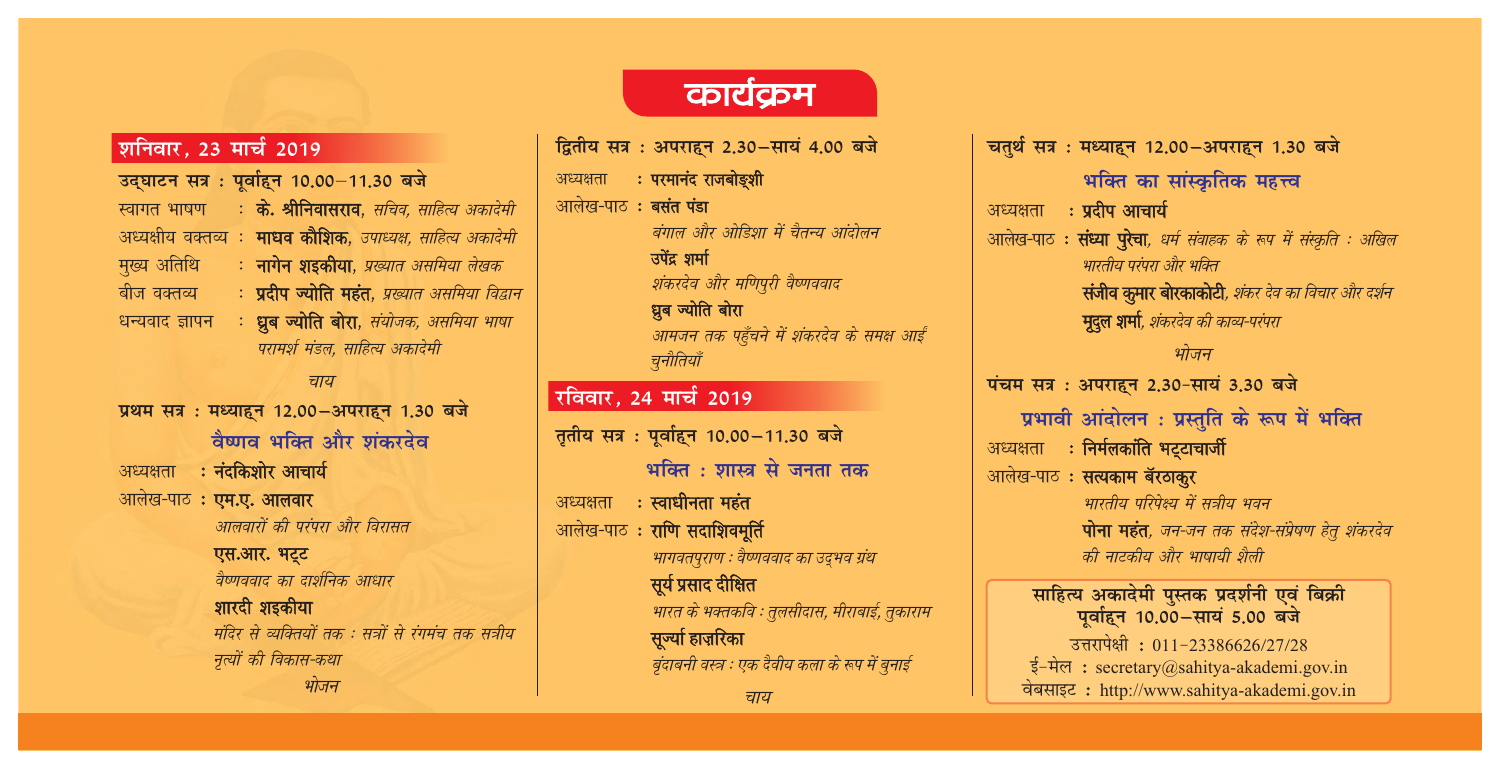



# **Sahitya Akademi**

solicits your invaluable presence in the seminar remembering

# Srimanta Sankardev

The Saint, Poet and Reformer Extraordinaire

on **23—24 March 2019**

*at* Sangitacharyya Lakshmiram Barua Sadan Asam Sahitya Sabha, Guwahati